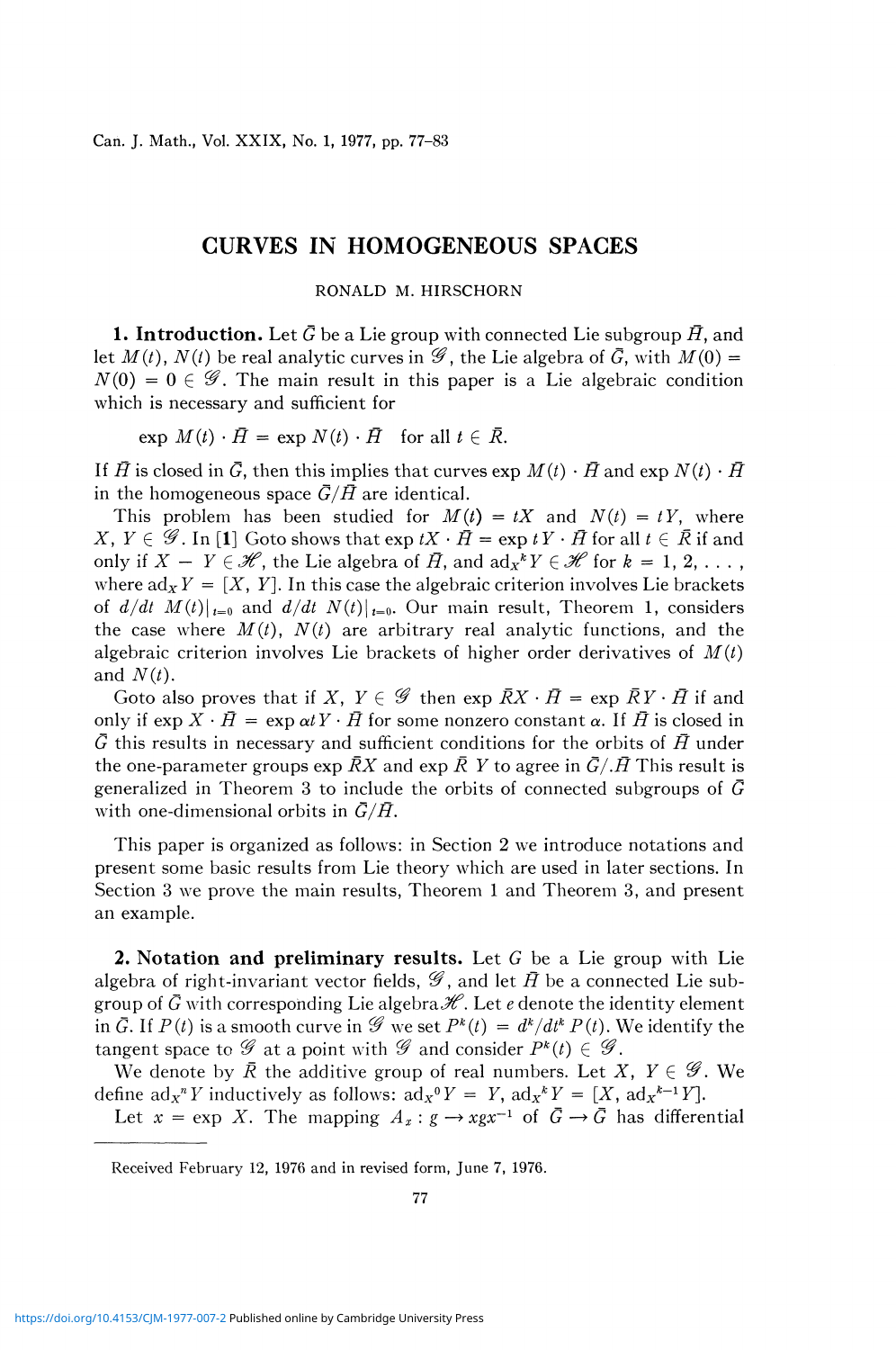$dA_x = \text{Ad}(x)$ :  $\mathscr{G} \rightarrow \mathscr{G}$ . The *Campbell-Baker-Hausdorff formula* for rightinvariant vector fields asserts that

$$
Ad(x)(Y) = Y - ad_x Y + \frac{1}{2!} ad_x^2 Y - \frac{1}{3!} ad_x^3 Y + \dots
$$

(c.f. p. 118 of  $[2]$ ).

Suppose  $x, y \in \overline{G}$ . The mapping  $R_x: y \to yx$  from  $G \to G$  has differential  $dR_x$  and for each  $X \in \mathscr{G}$ ,  $dR_xX(y) = X(yx)$  as X is a right-invariant vector field on  $\bar{G}$ .

We will use the fact that the derivative of the exp mapping is described by the formula  $(c.f. [2])$ :

$$
d \exp_X Y(e) = (dR_{\exp X})_e \circ \frac{1 - e^{\text{ad}_X}}{-\text{ad}_X} Y(e)
$$
  
=  $Y(\exp X) + \frac{1}{2!} \text{ad}_X Y(\exp X) + \frac{1}{3!} \text{ad}_X^2 Y(\exp X) \dots$ 

A Lie subalgebra *S* of *&* is said to satisfy the *chain condition* if for each nonzero ideal  $\mathscr I$  in  $\mathscr E$  there exists and ideal  $\mathscr I'$  of  $\mathscr I$  of codimension 1. One can define a *solvable* Lie algebra as one which satisfies the chain condition (c.f.  $[2]$ ). If follows that  $\mathscr E$  is solvable if and only if there exists a sequence

$$
(*) \quad \mathscr{E} = \mathscr{E}_n \supset \mathscr{E}_{n-1} \supset \ldots \supset \mathscr{E}_1 \supset \mathscr{E}_0 = \{0\}
$$

where  $\mathscr{E}_k$  is an ideal in  $\mathscr{E}_{k+1}$  of codimension 1 for  $0 \leq k \leq n-1$ . We call (\*) the *descending chain* for  $\mathscr E$ .

**3. Curves and orbits of subgroups in homogeneous spaces.** Let  $\bar{G}$  be a Lie group with Lie algebra  $\mathscr G$  and  $\bar{H}$  a connected Lie subgroup with Lie algebra  $\mathscr{H}$ . The following theorem generalizes Proposition 6 of [1]. The techniques used differ from those of  $[1]$  and if  $M(t)$  is replaced by  $tX$  and  $N(t)$  by  $tY$  in the proof of Theorem 1, a quick proof is obtained for Proposition 6 of [1].

THEOREM 1. Let  $M(t)$  and  $N(t)$  be real analytic curves in  $\mathscr G$  which pass *through the zero vector field when t =* 0. *Consider the curve* 

$$
Q(t) = \sum_{l,k=0}^{\infty} \frac{(-1)^l}{(k+1)!l!} \operatorname{ad}^l_{N(t)} \operatorname{ad}^k_{M(t)} M^1(t) + \sum_{k=0}^{\infty} \frac{(-1)^{k+1}}{(k+1)!} \operatorname{ad}^k_{N(t)} N^1(t)
$$

*in*  $\mathscr G$ . Then  $\exp M(t) \cdot \bar{H} = \exp N(t) \cdot \bar{H}$  for all  $t \in \bar{R}$  if and only if  $Q^k(0) \in \mathscr H$ *for*  $k = 0, 1, 2, \ldots$ 

*Proof.* We begin by noting that  $exp M(t) \cdot \overline{H} = exp N(t) \cdot \overline{H}$  for all  $t \in \overline{R}$ if and only if  $\exp(-N(t)) \exp M(t) \in \overline{H}$  for all  $t \in R$ . Set  $C(t) = \exp(-N(t))$  $\exp M(t)$ . If we identify the tangent space of  $\bar{G}$  at  $C(t)$  with  $\mathscr{G}$ , then  $C(t) \in \bar{H}$ for all  $t \in \overline{R}$  if and only if  $C^1(t) \in \mathcal{H}$  for all  $t \in \overline{R}$ . Since  $C^1(t)$  is a real analytic curve in the vector space  $\mathscr{G}$ , it suffices to show that  $C^1(t) \in \mathscr{H}$  for  $t$  in some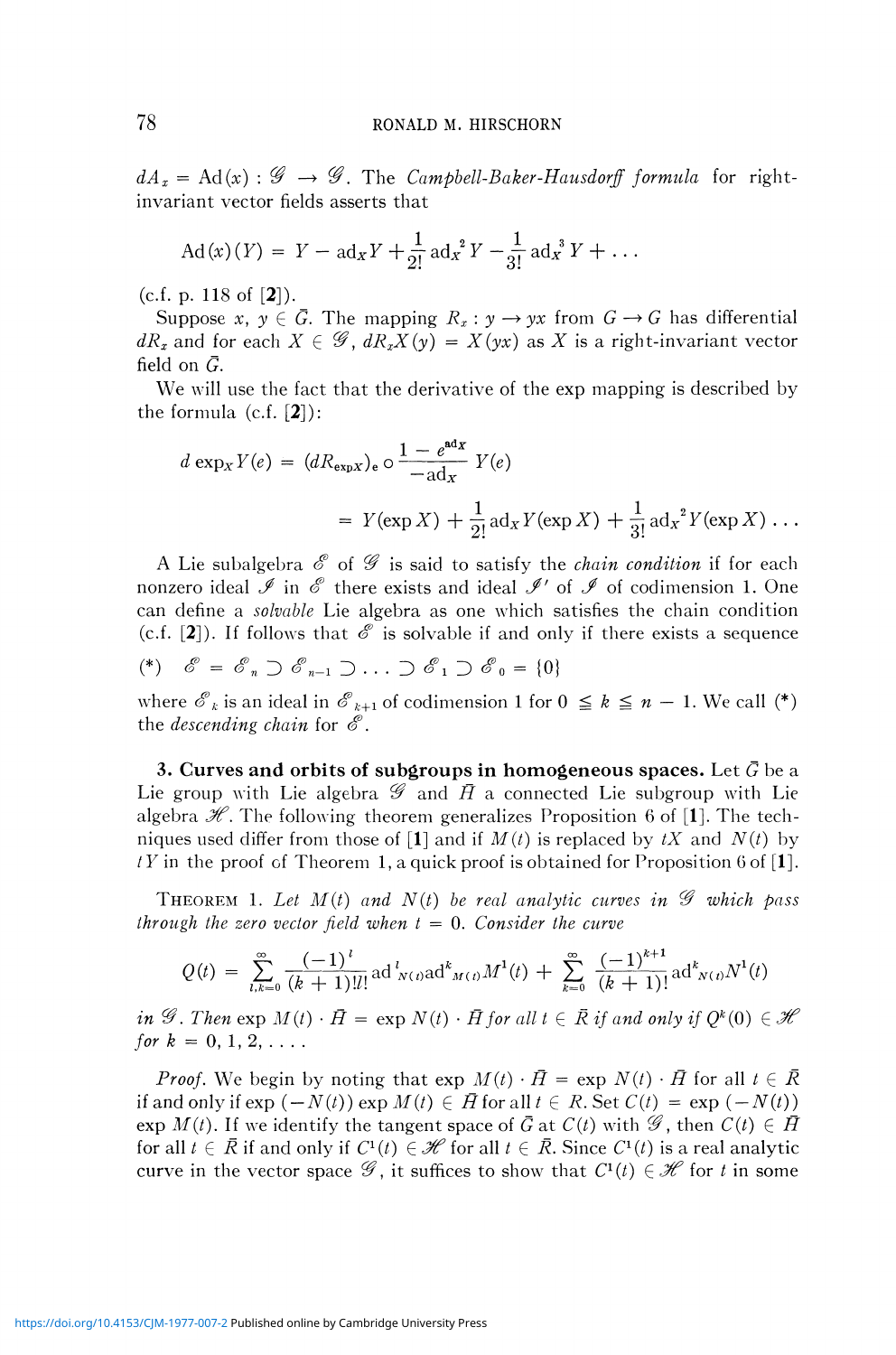open neighborhood of 0 in  $\overline{R}$ . If we can show that  $C^1(t) = Q(t)$  defined above then we are done, as the real analytic function  $Q(t) \in \mathcal{H}$  for *t* in some neighborhood of 0 if and only if the Taylor coefficients  $d^kQ/dt^k(t)|_{t=0} \in \mathcal{H}$  for  $k =$  $0, 1, 2, \ldots$ 

The derivative of the curve  $C(t)$  can be expressed as

$$
C^{1}(t) = \frac{\partial}{\partial t} \exp (-N(t)) \exp M(s) \Big|_{s=t} + \frac{\partial}{\partial s} \exp (-N(t)) \exp M(s) \Big|_{s=t}.
$$

Set  $a(t, s) = \exp(-N(t)) \exp M(s)$ . Then

$$
\frac{\partial}{\partial t} \exp (-N(t)) \exp M(s) = \frac{\partial}{\partial t} R_{\exp M(s)} \exp (-N(t))
$$
\n
$$
= (dR_{\exp M(s)})_{a(t,s)} \circ (d \exp)_{-N(t)} (-N^1(t))(e)
$$
\n
$$
= (dR_{\exp M(s)})_{a(t,s)} \circ (dR_{\exp -N(t)})_e \circ \frac{1 - e^{ad - N(t)}}{-ad_{-N(t)}} (-N^1(t))(e)
$$
\n
$$
= + \sum_{k=0}^{\infty} \frac{(-1)^{k+1}}{(k+1)!} \mathrm{ad}^k_{N(t)} N^1(t)(a(t,s)).
$$

To evaluate the second term in the expression for  $C^1(t)$  we proceed as follows: first we note that

$$
\exp(-N(t)) \exp M(s) = \exp(-N(t)) \exp M(s) \exp N(t) \exp -N(t)
$$

$$
= R_{\exp-N(t)} \circ A_{\exp-N(t)} (\exp M(s))
$$

where  $A_x(y) = xyx^{-1}$  for  $x, y \in \overline{G}$ . Then

$$
\frac{\partial}{\partial s} \exp (-N(t)) \exp M(s) = (dR_{\exp-N(t)})_{p_2} \circ (\text{Ad} (\exp - N(t))_{p_1})
$$
  
 
$$
\circ (d \exp)_{M(s)} \circ M^1(s)(e)
$$

where  $p_1$ ,  $p_2$  are the appropriate points. Applying the formulas from Section 2 for Ad and *d* exp, we obtain the expression

$$
\frac{\partial}{\partial s} \exp (-N(t)) \exp M(s) = \sum_{k, l=0}^{\infty} \frac{(-1)^l}{l!(k+1)!} \operatorname{ad}^l_{N(t) \cap \{0\}} M^1(s) (a(t, s)).
$$

If we set  $s = t$  and identify the tangent space of  $\bar{G}$  at  $C(t)$  with  $\mathscr{G}$  if follows that  $C^1(t) = Q(t)$  and the proof is complete.

COROLLARY. Let X,  $Y \in \mathscr{G}$ . Then  $\exp tX \cdot \overline{H} = \exp tY \cdot \overline{H}$  if and only if  $Y - X \in \mathcal{H}$  and  $\mathrm{ad}_X^k Y \in \mathcal{H}$  for  $k = 1, 2, \ldots$ .

*Proof.* Set  $M(t) = tY$  and  $N(t) = tX$ . Then Theorem 1 applies. Here

$$
Q(t) = \sum_{l=0}^{\infty} \frac{(-1)^{l} t^{l}}{l!} \operatorname{ad}_{X} {}^{l} Y - X,
$$

 $Q(0) = Y - X$ , and  $d^k/dt^kQ(t)|_{t=0} = (-1)^k \text{ad}_X^k Y$ . Theorem 1 asserts that  $\exp tX \cdot \bar{H} = \exp tY \cdot \bar{H}$  if and only if  $Y - X \in \mathcal{H}$  and  $(-1)^k \text{ ad}_X {}^kY \in \mathcal{H}$  for  $k = 1, 2, \ldots$ . This completes the proof.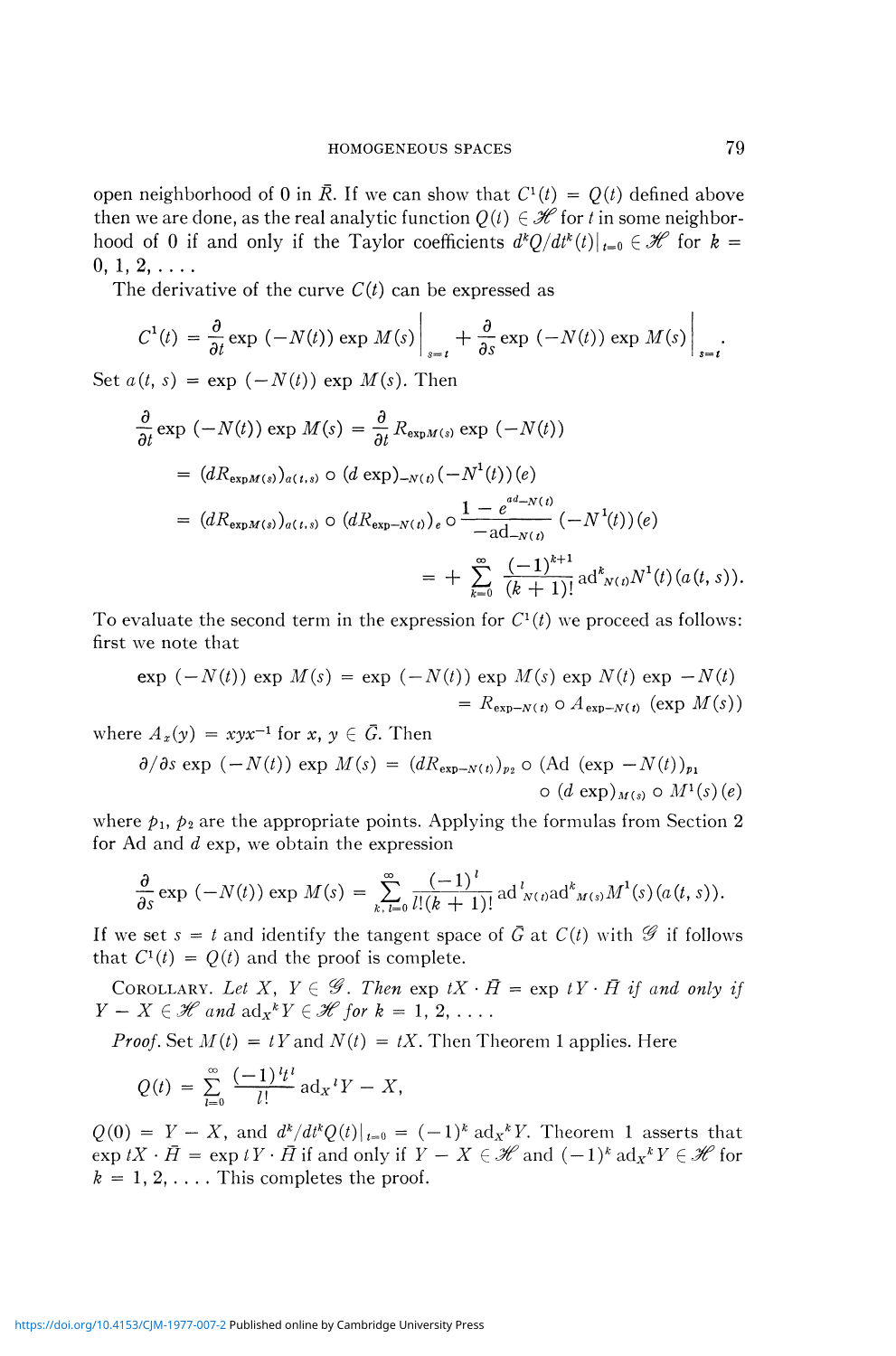*Remark.* The techniques employed in this proof can be used to obtain necessary and sufficient conditions in terms of Lie algebras for

$$
\exp M_1(t) \exp M_2(t) \ldots \exp M_m(t) \overline{H} = \exp N_1(t) \ldots \exp N_n(t) \overline{H}
$$

for all  $t \in R$ .

Suppose that  $\bar{E}$  and  $\bar{F}$  are connected Lie subgroups of  $\bar{G}$ , and  $\bar{H}$  is a closed connected subgroup of  $\bar{G}$ . In the case where dim  $\bar{E} = \dim \bar{F} = 1$ , Goto has found necessary and sufficient conditions, in terms of Lie algebras, for the equality  $\bar{E} \cdot \bar{H} = \bar{F} \cdot \bar{H}$  (c.f. [1]). That is, the orbits of  $e\bar{H}$  in the homogeneous space  $\bar{G}/\bar{H}$  under  $\bar{E}$  and  $\bar{F}$  are identical. If we allow dim  $\bar{E}$  and dim  $\bar{F}$  to be arbitrary, clearly a necessary condition for the orbits to be the same is that the dimensions *n* and *m* of the submanifolds  $\bar{E} \cdot \bar{H}$  and  $\bar{F} \cdot \bar{H}$  of  $\bar{G}/\bar{H}$  be the same. If  $\mathscr{E}, \mathscr{F}, \mathscr{H}$  are the Lie algebras corresponding to  $\bar{E}, \bar{F}$  and  $\bar{H}$  respectively, then this condition becomes  $(c.f. [2]),$ 

$$
\dim \mathscr{E} - \dim \mathscr{E} \cap \mathscr{H} = \dim \mathscr{F} - \dim \mathscr{F} \cap \mathscr{H} = n.
$$

Suppose that the dimension of the manifold  $\bar{E} \cdot \bar{H}$  is one. That is, dim  $\mathscr{E}$  –  $\dim \mathscr{E} \cap \mathscr{H} = 1$ . The following lemma shows that there exists an element X in  $\mathscr E$  such that (exp  $\bar{R}X$ )  $\cdot \bar{H} = \bar{E} \cdot \bar{H}$ .

LEMMA 2. Let  $\bar{E}$  and  $\bar{H}$  be a connected Lie subgroups of the connected Lie group  $\bar{G}$  with dim  $\mathscr{E}$  — dim  $\mathscr{E} \cap \mathscr{H} = 1$ . Then there exists a vector field X in  $\mathscr{E}$ *such that*  $(\exp \overline{R}X) \cdot \overline{H} = \overline{E} \cdot \overline{H}$ .

*Proof.* Let  $\mathscr{S} = \mathscr{E} \cap \mathscr{H}$ . Then  $\mathscr{S}$  is a Lie subalgebra of  $\mathscr{E}$  of codimension 1. It suffices to show that there exists X in  $\mathscr E$  such that  $\bar E = (\exp \bar R X) \cdot \bar S$ , where  $\bar{S}$  is the connected Lie subgroup of  $\bar{E}$  with Lie algebra  $\mathscr{S}$ . Since  $\bar{S} \subset \bar{H}$  this implies that  $\bar{E} \cdot \bar{H} = (\exp \bar{R}X) \cdot \bar{S} \cdot \bar{H} = (\exp \bar{R}X) \cdot \bar{H}$ .

Using Levi's Theorem (c.f. [7]) we can write  $\mathscr E$  as the vector space direct sum  $\mathscr{E} = \mathscr{R} \oplus \mathscr{A}$  where  $\mathscr{R}$  is the radical of  $\mathscr{E}$  and  $\mathscr{A}$  a semi-simple Lie subalgebra of  $\mathscr{E}.$  Either  $\mathscr{R}\subset\mathscr{S}$  or  $\mathscr{R}\not\subset\mathscr{S}.$  We will consider these two cases separately.

Suppose that  $\mathscr{R} \subset \mathscr{S}$ . Let R and A denote the connected Lie subgroups of *E* with Lie algebras  $\mathscr R$  and  $\mathscr A$  respectively. Since  $\mathscr R$  is an ideal in  $\mathscr E$  we know that *R* is a normal subgroup of *E* so that  $\bar{E} = \bar{A} \cdot \bar{R}$ . Thus  $\bar{E} = \bar{A} \cdot \bar{S}$ , since  $R \subset S$ . We can further simplify things by decomposing  $\mathscr A$  as the Lie algebra direct sum of simple Lie algebras. Thus  $\mathscr{A} = \mathscr{A}_1 \oplus \mathscr{A}_2 \oplus \ldots \oplus \mathscr{A}_k$  where  $\mathscr{A}_i$  is simple for  $i = 1, 2, \ldots, k$  (c.f. [7] or [2]), and  $\bar{A} = \bar{A}_1 \otimes \ldots \otimes \bar{A}_k$  is the corresponding decomposition for  $\overline{A}$ . At least one of the  $\overline{A}$  is not in  $\overline{S}$  and by relabelling we can have  $\bar{A}_1 \not\subset \bar{S}$ .

*Claim:*  $\bar{E} = \bar{A}_1 \cdot \bar{S}$ : Since  $\mathscr{S}$  has codimension 1 in  $\mathscr{E}$  we can choose a basis  $\{X_1, X_2, \ldots, X_n\}$  for  $\mathscr A$  with  $X_1 \in \mathscr A_1$  and  $X_2, \ldots, X_n \in \mathscr G \cap \mathscr A$ . For  $i = 2, \ldots, n$  we have  $X_i = Y_1 + Y_2 + \ldots + Y_k$  where  $Y_j \in \mathscr{A}_j$  for  $j =$ 1, 2, ..., k. For a,  $b \in R$  we have  $\exp aX_i$   $\exp bX_1 = (\exp AX_i \exp bX_1)$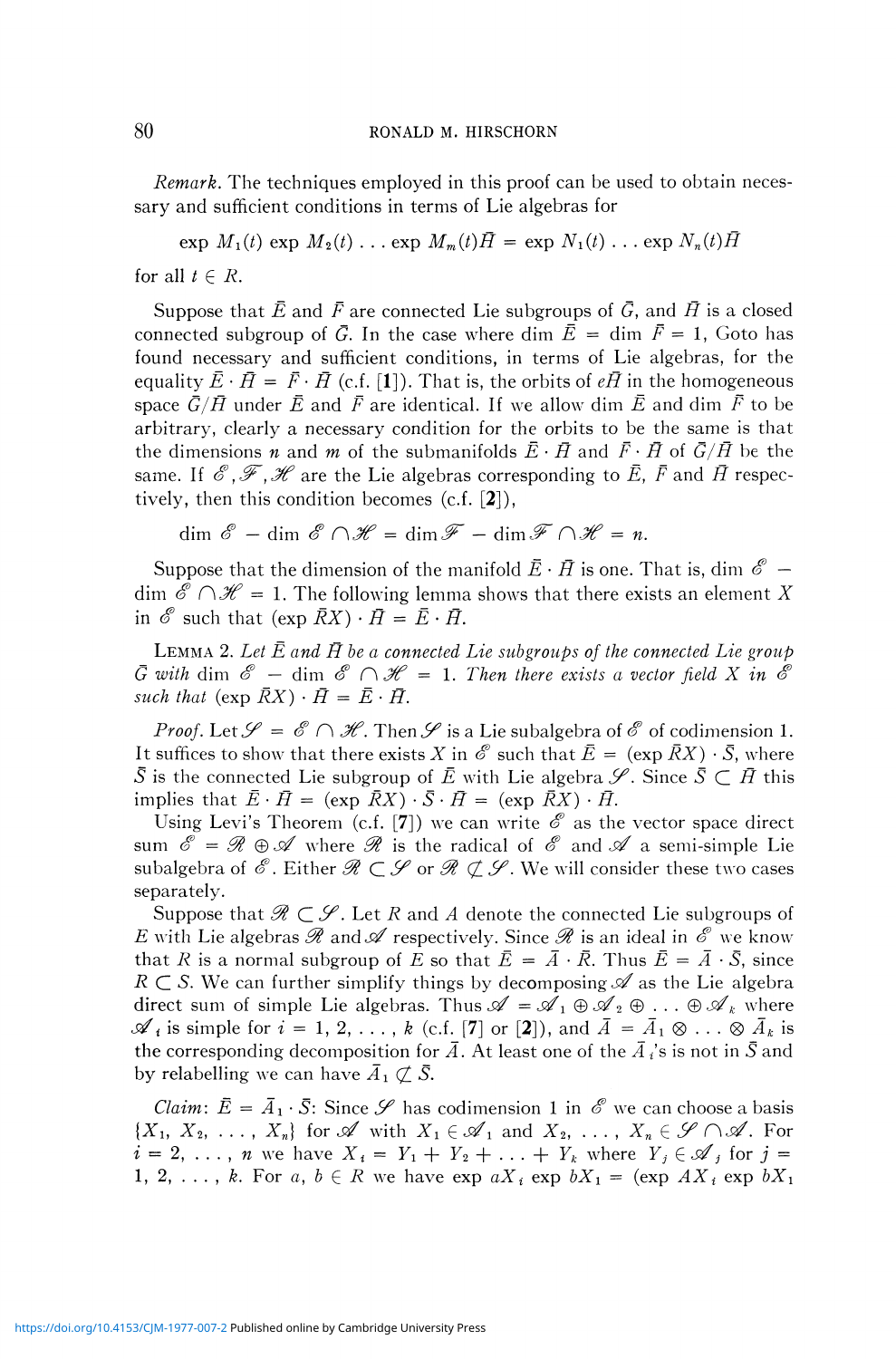$\exp$   $-aX_i$ )  $\exp$   $aX_i$  and using the Campbell-Baker-Hausdorff formula and the above decomposition of  $X_t$  the expression in brackets is contained in exp  $\mathscr{A}_1$ . Thus exp  $aX_i$  exp  $bX_1 \in \overline{A}_1 \cdot \overline{S}$  and since  $\overline{A}$  is the group generated by  $\{\exp \overline{R}X_1, \exp \overline{R}X_2, \ldots, \exp \overline{R}X_n\}$  we have shown that  $\overline{A} \subset \overline{A}_1 \cdot \overline{S}$  and hence  $\overline{E} = \overline{A} \cdot \overline{S} = A_1 \cdot \overline{S}.$ 

We now observe that  $\mathscr{A}_1 \cap \mathscr{S}$  is a codimension one Lie subalgebra of the simple real Lie algebra  $\mathscr{A}_1$ . Let  $\mathscr{B} = \mathscr{A}_1 \cap \mathscr{S}$ . Then  $\mathscr{A}_1 \supset \mathscr{B}$  with codimension = 1. Theorem 1 of  $\lceil 6 \rceil$  asserts that one and only one of the following occurs: (i)  $\mathscr B$  is an ideal; (ii)  $\mathscr B$  contains an ideal  $\mathscr I$  of  $\mathscr A_1$  such that  $\mathscr A_1/\mathscr I$  is isomorphic to the real two dimensional nonabelian Lie algebra; (iii) *Se* contains an ideal  $\mathscr I$  of  $\mathscr A$  such that  $\mathscr A_1/\mathscr I$  is isomorphic to sl(2, R). Since  $\mathscr A_1$  is a simple Lie algebra, case (i) is eliminated. In case (ii) we must have  $\mathcal{I} = \{0\}$ , hence  ${\mathscr A} \ _{1}/{\mathscr I} \approx {\mathscr A} \ _{1}$  is the solvable 2 dimensional Lie algebra, a contradiction. We are left with case (iii) with  $\mathcal{I} = \{0\}$  and  $\mathcal{A}_1$  isomorphic to sl(2, R). It is easy to show that  $\mathscr{A}_1$  has a basis  $\{L, M, N\}$  with  $M, N \in \mathscr{B}$ , and  $[M, N] = N$ ,  $[L, M] = L$ ,  $[N, L] = M$ . By direct computation in sl $(2, R)$ one can verify that  $\bar{A}_1 = (\exp \bar{R}X) \cdot (\exp \bar{R}M) \cdot (\exp \bar{R}N)$  where  $X = L +$  $M - 2N$ . Since exp  $\bar{R}M \subset \bar{S}$  and exp  $\bar{R}N \subset \bar{S}$  we have shown that

 $\overline{E} = \overline{A}_1 \overline{S} = (\exp \overline{R}X) \cdot \overline{S}$ .

This completes the proof in the case where  $\mathcal{R} \subset \mathcal{S}$ .

Suppose that  $\mathscr{R} \not\subset \mathscr{S}$ . Choose a basis  $\{ Y_0, Y_1, \ldots, Y_n \}$  for  $\mathscr{E}$  where  $Y_0 \in \mathscr{R}$  and  $Y_1, \ldots, Y_n \in \mathscr{S}$ . Since  $\mathscr{R}$  is an ideal in  $\mathscr{S}$  it follows that for each  $a, b \in \overline{R}$ 

 $\exp aY_i \exp bY_0 \in \overline{R} \cdot (\exp aY_i).$ 

Thus  $\bar{E} = \bar{R} \cdot \bar{S}$ . Let

 $\mathscr{R} = \mathscr{B}_n \supset \mathscr{B}_{n-1} \supset \ldots \supset \mathscr{B}_1 \supset \mathscr{B}_0 = \{0\}$ 

be the descending chain for the solvable Lie algebra *S?.* Let *k* be the smallest positive integer for which  $\mathscr{B}_k \not\subset \mathscr{S}$ . Then there exists a basis  $\{V_1, \ldots, V_n\}$ for  $\mathscr{R}$  with  $\{V_1, \ldots, V_i\}$  a basis for  $\mathscr{B}_i$  for  $i = 1, \ldots, n, V_k \notin \mathscr{S}$ , and  $V_i \in \mathscr{S}$  for  $l \neq k$ . Let  $B_i$  denote the connected Lie subgroup of  $\overline{R}$  with Lie algebra *Se <sup>t</sup> .* Then

 $B_i = \exp R V_1 \cdot \exp R V_2 \dots \exp R V_i$ .

for  $i = 1, \ldots, n$ . In particular  $\overline{R} = \overline{B}_n = \overline{B}_{k-1} \cdot \exp \overline{R} V_k \cdot \exp \overline{R} V_{k+1} \ldots \exp$  $\overline{R}V_n$ . Since  $\overline{B}_{k-1}$  is a normal subgroup of  $\overline{B}_k = \overline{B}_{k-1} \cdot \exp \overline{R}V_k$ ,

 $\overline{B}_{k-1} \cdot \exp \overline{R} V_k = \exp \overline{R} V_k \cdot \overline{B}_{k-1}$ 

and  $\bar{R} = \exp \bar{R}V_k \cdot \bar{B}_{k-1} \cdot \exp \bar{R}V_{k+1} \dots \exp \bar{R}V_n$ . By construction  $\bar{B}_{k-1}$ , exp  $\bar{R}V_{k+1}, \ldots$ , exp  $\bar{R}V_n \subset S$ , hence  $\bar{E} = \bar{R}\bar{S} = (\exp \bar{R}V_k) \cdot \bar{S}$ . Setting  $X = V_k$ completes the proof.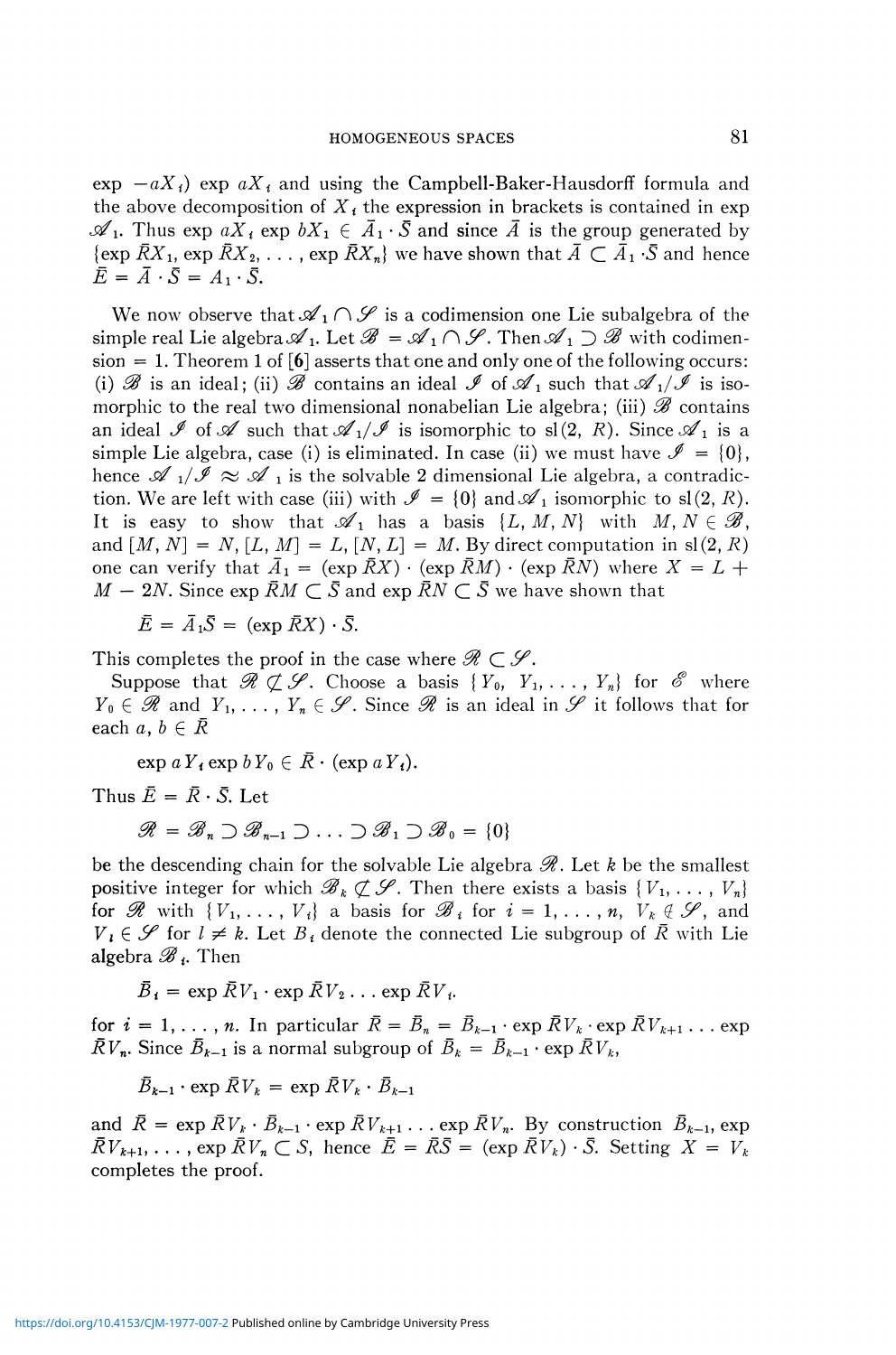This result motivates the following definition:

*Definition.* An element X in  $\mathscr E$  is called an  $\mathscr H$ -free vector if

 $\overline{E} \cdot \overline{H} = (\exp \overline{R}X) \cdot \overline{H}$ 

Lemma 2 asserts that if dim  $\mathscr{E}$  – dim  $\mathscr{E} \cap \mathscr{H} \leq 1$  then there exists an  $\mathscr{H}$ -free vector in  $\mathscr{E}$ .

The following result is a necessary and sufficient condition for  $\overline{E} \cdot \overline{H} = \overline{F} \cdot \overline{H}$ , in terms of Lie algebras, where the orbits are submanifolds of  $\bar{G}/\bar{H}$  of dimension zero or one.

THEOREM 3. Suppose that  $\bar{G}$  is a Lie group with Lie algebra  $\mathscr{G}$ ,  $\bar{E}$ ,  $\bar{F}$  are con*nected Lie subgroups with Lie algebras*  $\mathscr E$  and  $\mathscr F$  respectively. Let  $\bar{H}$  be a closed *connected Lie subgroup of*  $\bar{G}$  *with Lie algebra H and dim*  $\mathscr{E}$  *-dim*  $\mathscr{E} \cap \mathscr{H}$  *=*  $\dim \mathscr{F}$  —  $\dim \tilde{\mathscr{F}} \cap \mathscr{H} \leq 1$ . Then there exists  $\mathscr{H}$ -free vectors  $X \in \mathscr{E}$  and  $Y \in \mathscr{F}$  and

 $\bar{E} \cdot \bar{H} = \bar{F} \cdot \bar{H}$ 

*if and only if*  $X - \alpha Y \in \mathcal{H}$  for some real  $\alpha \neq 0$  and  $\text{ad}_X^* Y \in \mathcal{H}$  for  $k = 1, 2, \ldots$ 

*Proof.* The existence of the  $\mathcal{H}$ -free vectors X and Y is guarenteed by Lemma 2. Thus  $\bar{E} \cdot \bar{H} = (\exp \bar{R}X) \cdot \bar{H}$  and  $\bar{F} \cdot \bar{H} = (\exp \bar{R}Y) \cdot \bar{H}$ . In [1] Goto shows that  $(\exp \bar{R}X) \cdot \bar{H} = (\exp \bar{R}Y) \cdot \bar{H}$  if and only if there exists a real  $\alpha \neq 0$ such that  $\exp tX \cdot \overline{H} = \exp t\alpha Y \cdot \overline{H}$  for all t in  $\overline{R}$ . It follows from the corollary to Theorem 1 that  $\bar{E} \cdot \bar{H} = \bar{F} \cdot \bar{H}$  if and only if  $X - \alpha Y \in \mathcal{H}$  and  $\mathrm{ad}_{X}{}^{k}Y \in \mathcal{H}$ for  $k = 1, 2, \ldots$ . This completes the proof.

*Example.* Let  $\bar{G}$  be a Lie group with Lie algebra  $\mathscr G$  and let  $\bar{H}$  be a connected Lie subgroup with Lie algebra  $\mathcal{H}$ . Suppose X, Y, Z  $\in \mathcal{G}$  and  $[Y, Z] = 0$ . Then Theorem 1 supplies necessary and sufficient conditions for  $\exp tX \cdot \bar{H} =$  $\exp(tY + t^2Z) \cdot \bar{H}$  for all  $t \in R$ . We can set  $N(t) = tX$  and  $M(t) = tY + t^2Z$ . Then

$$
Q(t) = \sum_{l=0}^{\infty} \frac{(-1)^l}{l!} t^l \mathrm{ad}_X' (Y + 2 + tZ) - X
$$

and

$$
Q(0) = Y - X
$$
  
\n
$$
Q^{k}(0) = (-1)^{k} ad_{X}^{k} Y + (-1)^{k-1} 2k ad_{X}^{k-1} Z \text{ for } k \ge 1.
$$

Thus exp  $tX \cdot \overline{H} = \exp(tY + t^2Z) \cdot \overline{H}$  if and only if  $X - Y \in \mathcal{H}$  and  $\mathrm{ad}_x^{\ k} Y - 2k \mathrm{ad}_x^{\ k-1} Z \in \mathscr{H}$  for  $k = 1, 2, \ldots$ .

*Acknowledgement.* The author wishes to thank R. W. Brockett, L. Jonker and H. Sussmann for helpful discussions. Also I wish to thank the anonymous referee for constructive criticism and a demonstration that previous restrictions on  $\bar{E}$  and  $\bar{F}$  in Theorem 3 were not necessary.